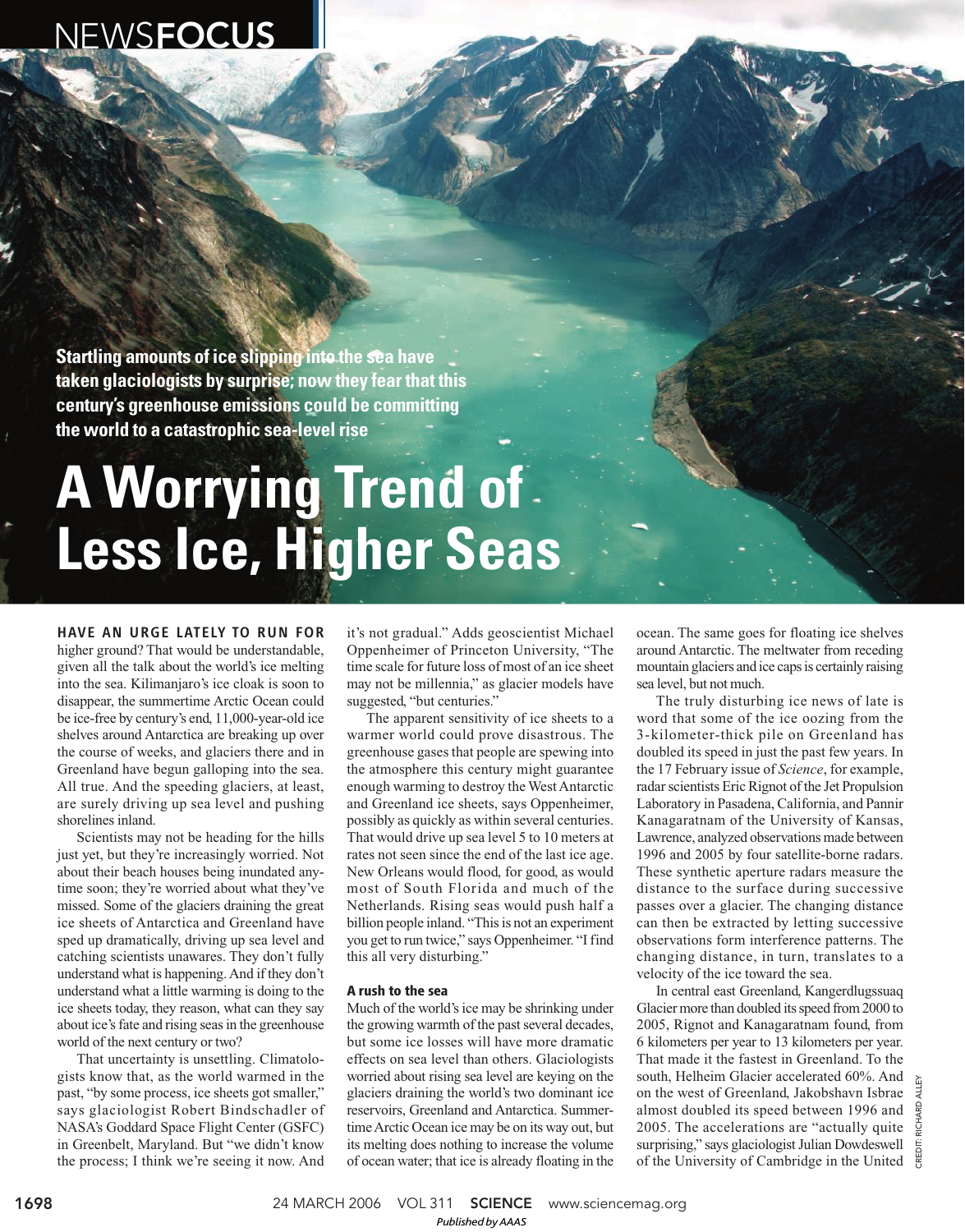# **NEWSFOCUS**

Going. Greenland glaciers like those dumping into Sondre Sermilik Fjord have sped up and retreated.

Kingdom. Even at its slower speed, Jakobshavn had ranked as one of the fastest-flowing glaciers in the world, perhaps the fastest; now it's just one of the pack.

As glaciers draining the Greenland Ice Sheet are picking up speed, researchers are realizing that nothing has made up for the increased loss of ice. Greenland's pile of ice is getting smaller. How much smaller is still being debated, if only because of the vast scope of an ice sheet. What goes out through glaciers is just one part of the equation: Ice sheets also lose mass by melting and gain it from snowfall. To gauge those gains and losses, Rignot and Kanagaratnam used previously published estimates of how the warming climate over Greenland has increased meltwater losses and slightly increased snowfall, making for a growing net loss in addition to the glacier flow. All told, the scientists find that the loss of mass from Greenland doubled from 1996 to 2005, reaching  $224 \pm 41$  cubic kilometers per year. Los Angeles uses 1 cubic kilometer of water per year.

In another approach to estimating mass balance, researchers sketch the changing shape and therefore volume of the ice sheet. In a paper just out in the *Journal of Glaciology*, glaciologist Jay Zwally of GSFC and colleagues use satellite radars to measure the height of the Greenland Ice Sheet's broad plateau and airborne laser altimeters to monitor the height of glaciers draining to the coast, which are too small for satellite radars to see reliably. "We have strong evidence the ice sheet was near balance [during] the last decade of the 20th century," says Zwally. "Our measures show a slight positive gain of 11 [cubic kilometers] per year" between 1992 and 2002.

Global warming contrarians have already taken up Zwally's result as evidence that nothing much is happening with the ice sheet, so there's nothing to worry about. Zwally disagrees. "There's no question there's been an acceleration of some of Greenland's glaciers over the last 5 years," after his surveys were completed, he says. "I would say that right now the current loss is 30 to 40 [cubic kilometers] per year," he says, based on his gut feeling about the most recent radar and laser observations.

That's getting close to the mass loss reported last fall using a third approach: repeatedly weighing the ice sheet. Geophysicists Isabella Velicogna and John Wahr of the University of Colorado, Boulder, reported in *Geophysical Research Letters* how the two satellites of the Gravity Recovery and Climate Experiment (GRACE), flying in tandem, gauge the mass beneath them. They precisely measure the changing distance between them caused by the gravitational pull of the passing ice. Between 2002 and 2004, GRACE found a loss of about  $\frac{82}{6}$  2002 and 2004, GRACE found a 1<br>82 cubic kilometers of ice per year.



All things considered, it seems clear that "Greenland has been shifting to a negative mass balance the last few years," says glaciologist Richard Alley of Pennsylvania State University in State College. The same can be said for the West Antarctic Ice Sheet. All recent surveys have the far more massive East Antarctic Ice Sheet slowly gaining mass from increased snowfall. But that gain falls far short of compensating for the loss from West Antarctica. There, Zwally's analysis has the ice shrinking by about 47 cubic kilometers per year. And Velicogna and Wahr, writing in this week's issue of *Science* (p. 1754), report a GRACE-estimated loss of about 148 cubic kilometers per year. In West Antarctica, as in Greenland, the culprit is the acceleration of outlet glaciers in recent years (*Science*, 24 September 2004, p. 1897).

### **Why the rush?**

The recent proliferation of galloping glaciers caught researchers unawares. "None of the models [of glacier flow] predict there should be such rapid change," says glaciologist Ian Joughin of the University of Washington, Seattle (see Perspective on p. 1719). "If you look at a

Going under? Global warming might trigger a 6-meter rise in sea level that would inundate coasts (red) worldwide. Southern Louisiana (*left*) and South Florida (*lower right*) would be hard hit.

textbook, you'll see an ice sheet response time of 1000 years or more." That's because models "treat ice sheets as a big lump of ice," he says. They melt, or they don't melt.

In the case of West Antarctica, there is tentative agreement about what is triggering the acceleration of the glaciers. Around the Palmer Peninsula that juts north-

ward from West Antarctica, the world's strongest regional warming of the past 50 years first puddled the surface of ice shelves with meltwater. The meltwater then drove into the ice along growing cracks, breaking up shelves over a few weeks. Without the shelves to hold them back, apparently, the glaciers feeding them sped up (*Science*, 30 August 2002, p. 1494). To the south, where it's still far too cold for surface melting, a third-of-a-degree warming of the ocean seems to have eaten away at the shelves jutting into the Amundsen Sea. That in turn sped up Pine Island Glacier and its neighbors.

Around Greenland, however, both surface melting and shelf-bottom melting seem to be happening to some extent. Surface melting around the ice sheet's periphery has increased



Off to sea. The acceleration of glaciers draining both the Greenland and Antarctic ice sheets has meant more icebergs and thus more sea-level rise around the world.